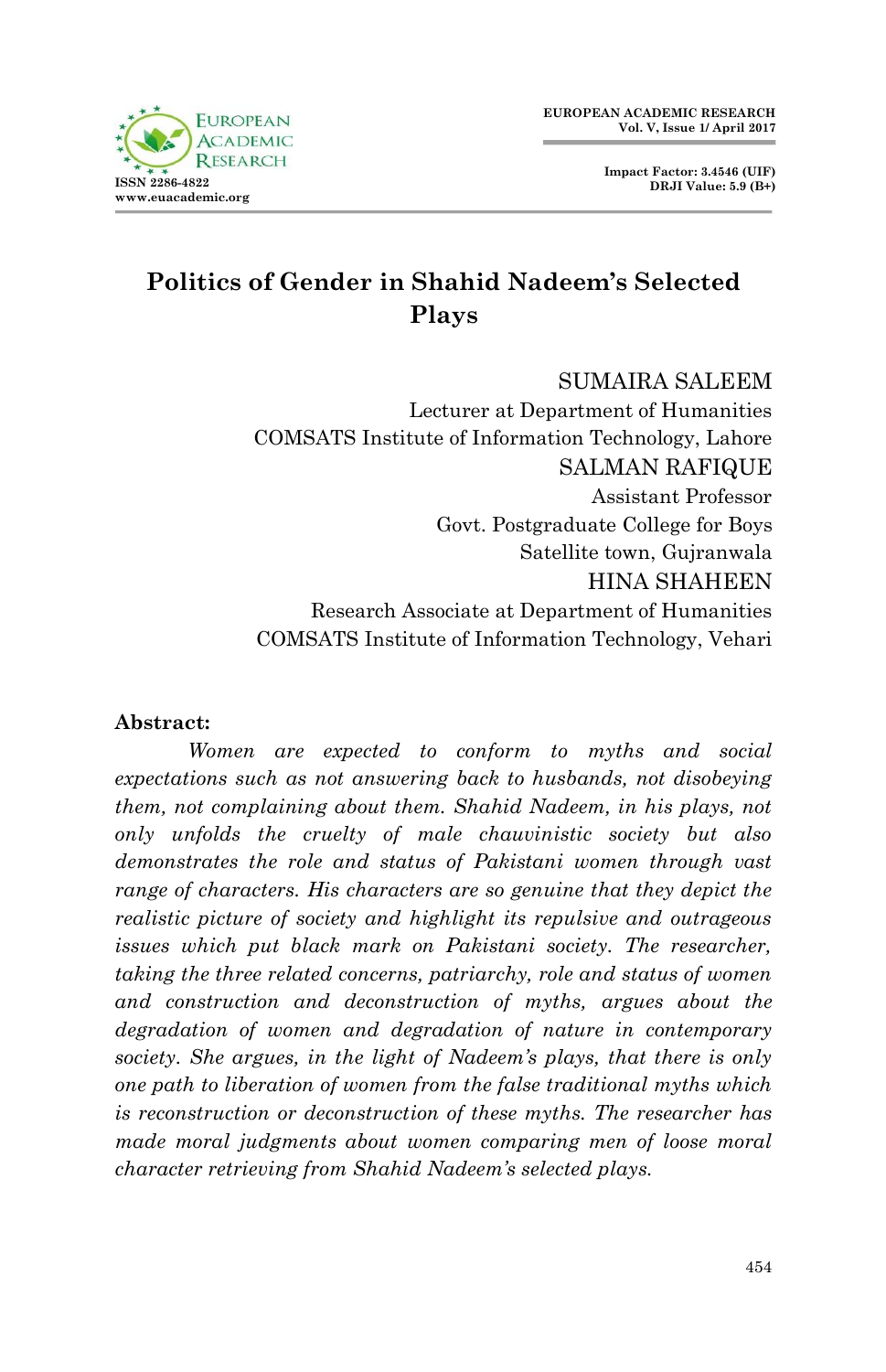**Key words**: Chauvinistic Society, Pakistani Society, Women Role & Status, Myths, Construction & Deconstruction of Myths

## **INTRODUCTION**

Shahid Nadeem, The executive director of Ajoka Theatre and Ajoka Productions is regarded as the pioneer of political theatre in the Subcontinent. Shahid Nadeem started his career as a human rights and social activist. He gives support to radical modern theatre involved in the struggle to restore many imbalances that continue to exist in unfair systems of different societies. Aromatically and distinguishably he portrays Pakistani society. In his plays, he questions various fundamental assumptions of Pakistani society. He represents the current situation of Pakistani society and explores the possibilities of change. In Shahid Nadeem"s plays, different social issues like caste, social class, sect and religion are highlighted. These issues form the thematic core of his dramatic works as he tries to disturb the status quo surrounding them.

According to Horton and Lesile, social problem is often defined as a condition which many people consider undesirable and wish to correct (Horton and Lesile, 1981, p.p 4-6). Social problems are part of the price of social change. Social change disrupts the constant equillibrium of the society, but before long a new equilibrium is regained. Shahid Nadeem's plays express the same thing in Pakistani perspective. Shahid shows in his plays how certain taboos cause all these social problems (sect and religion problems and problems of politics of gender etc.) and block the ways of social change. The use of theatre for the purpose of political subversion is not exclusive to Shahid as the 20th century drama across the world has tended to be more and more political.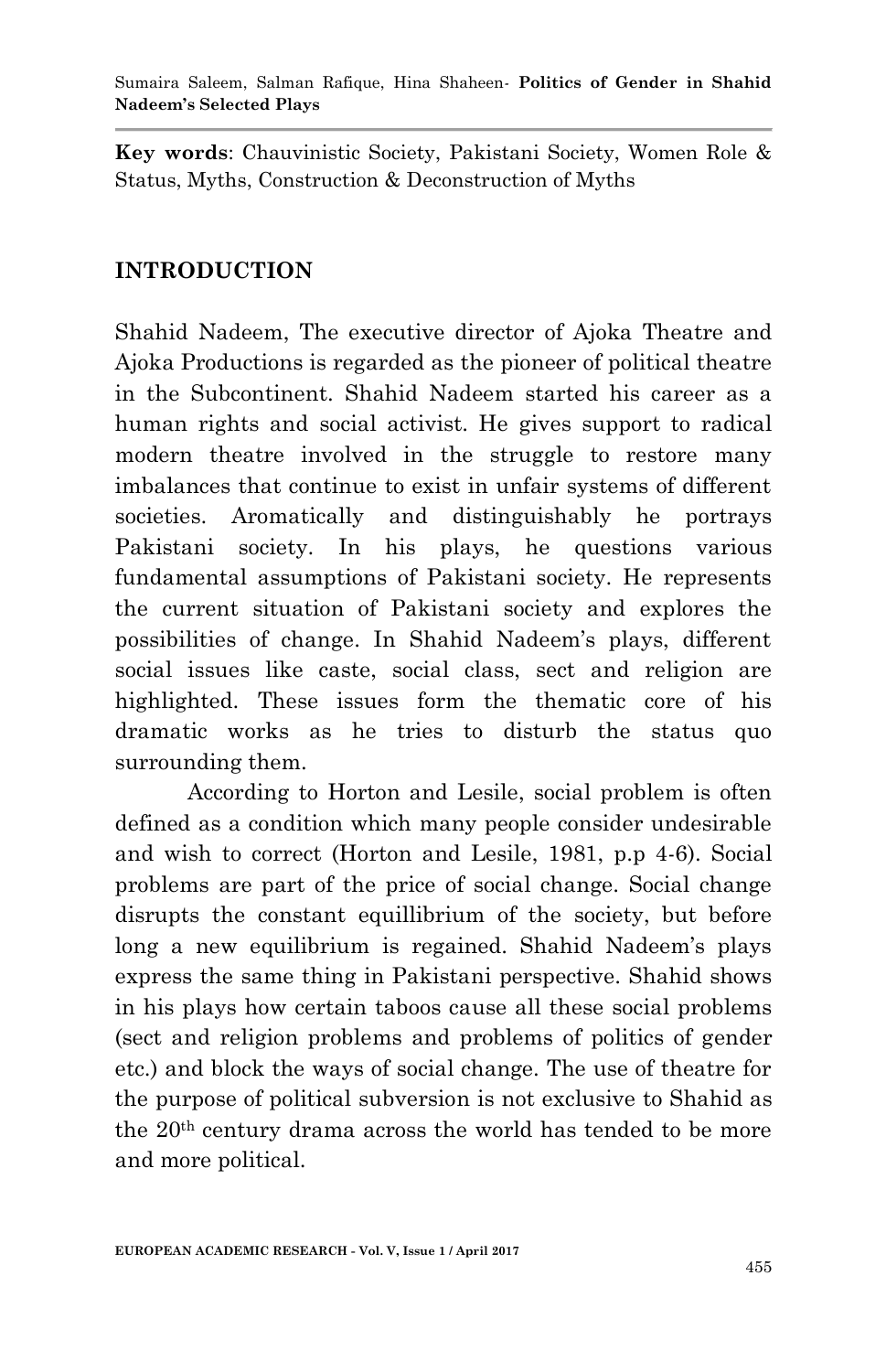Indian plays have rendered the role of dramatic author largely equal to theorists and critics. By proceeding theoretical arguments about form, language, style, purpose and influence in a range of symbolic variety, they have proposed antithetical theories of dramatic arrangement and its functions in the modern period in India, and originated competing conceptions of the role of theatre in culture and social life.

Girish Karnad is an Indian playwright who used his plays to present social and cultural issues of Indian society. His plays are full of humour, clever views on politics, and more interesting thing is that he uses folktales in his plays. These folktales unfurl noticeably in his plays like in a play, Naga Mandala. In Naga Mandala, Girish captured social issues specially women issues in Indian society in a very dramatic way. In his play Nanga Mandala, he represents how in Indian society, a woman has no liberty to express her will. Rani, the female protagonist of Nanga Mandala experiences a repressive social system. Rani's husband Appanna, gives no importance to his wife. He always misbehaves with her, speaks in a very annoyed mode, and just gives orders to his wife. In Act One, he states to his wife "Look, I don"t like idle chatter DO as you are told, you understand?" (Karnad 254).

There are number of playwrights who pampered their wish to focus on social and cultural issues in their plays. Caryl Churchill, a very famous English dramatist, used feminist themes in her plays. She wrote many plays like Cloud Nine, Top Girls, Serious Money etc. which deals with that how women's losing their loyalty to attain power in male dominant environment. Similarly, 'Vinegar Tom' play also draws society's refusal of people who don"t be traditional to the mainstream, or who are different. For example, in the play, there is a character "Belley" is considered as she is mad because she does not want to marry. Play illustrates how much control men have in society and women have been treated as submissive to men. In one way, Play reflects gender and sexual discrimination present in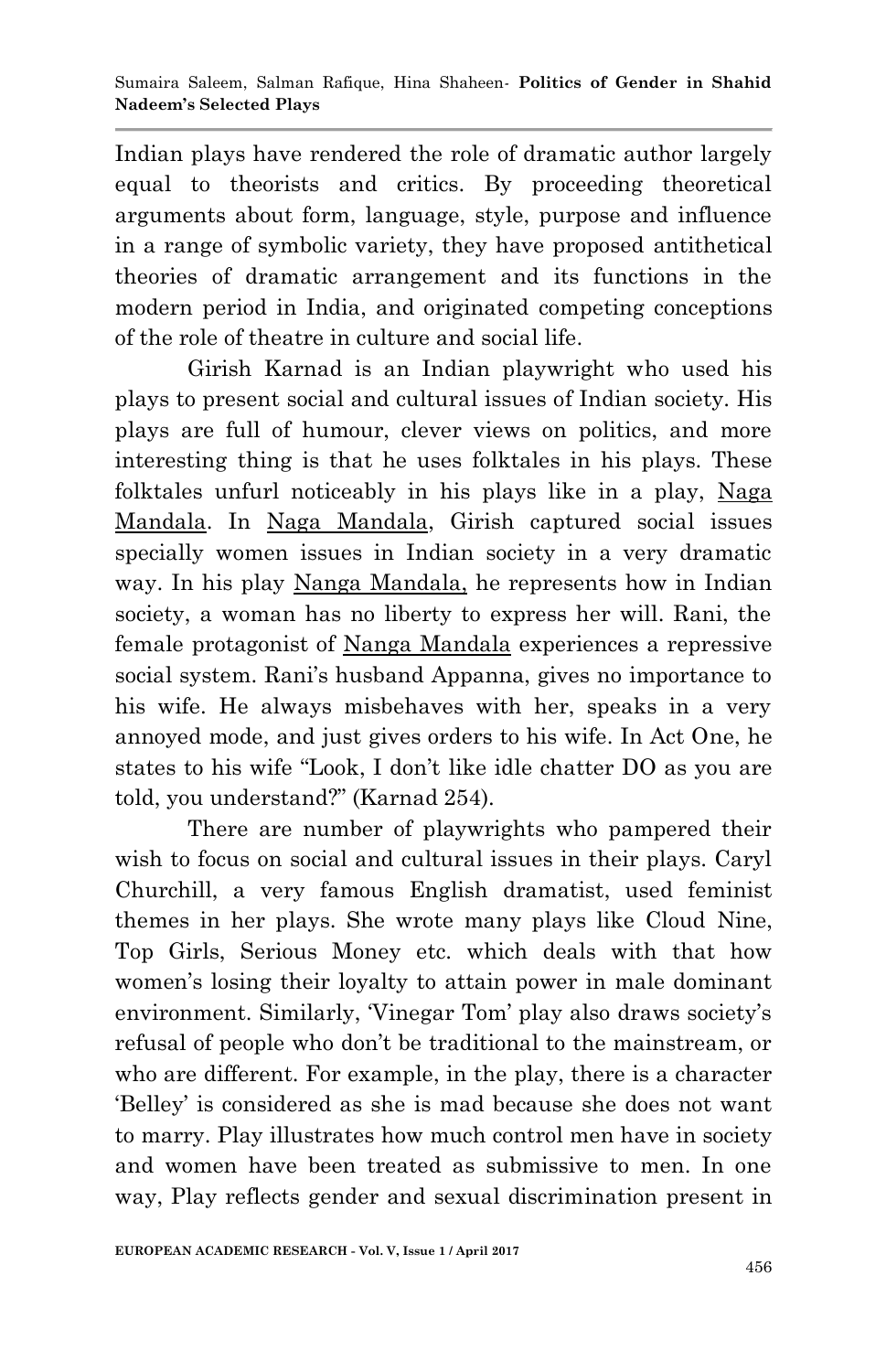society. How to confront the 'status quo' of gender oppression remains a continuing question for Churchill.

There is a large body of modern plays that undermines the apparent consensus on matters of cultural and social existence. Writers like Caryl Churchill, Hanif Kuereshi and Bertolt Brecht have given a completely new meaning to gender and taboos associated with it. Contemporary drama has time and again shown the subversive power of theatre by ripping open the myths that exist. Shahid Nadeem"s plays express the same subversive spirit in Pakistani perspective. His work has initiated serious critical debate.

In Pakistani society, the role and status of men and women are clearly demarcated. As in any typical patriarchal society, men are supposed to be strong, authoritative and dictatorial. Especially all rich men are considered to be more pious and virtuous. While women in this patriarchal society are treated as subordinate to men. In a patriarchal society, what men do is usually valued more highly than what women do because men do it, even their activities are very similar or the same. In different areas of Southern India, for example, harvesting rice is men's work, shared work or women's work: "wherever a task done by women it is considerd easy, and where it is done by [men] it is considerd difficult" (Mencher 1988,104). The devaluation of women and social domination of men has social history. It is produced and maintained by identifiable social processes and built into the general social structures and individual identities deliberately and purposefully. Shahid draws on Pakistani society for his raw material which is a patriarchal society like Ghanian and Indian societies.

Shahid"s plays show a variety of major social issues particularly related to the status of women and trafficking of women in a patriarchal society. By exploring the present role and status of women in Pakistani society, Shahid shows that myths regarding gender stereotypes need to be analyzed for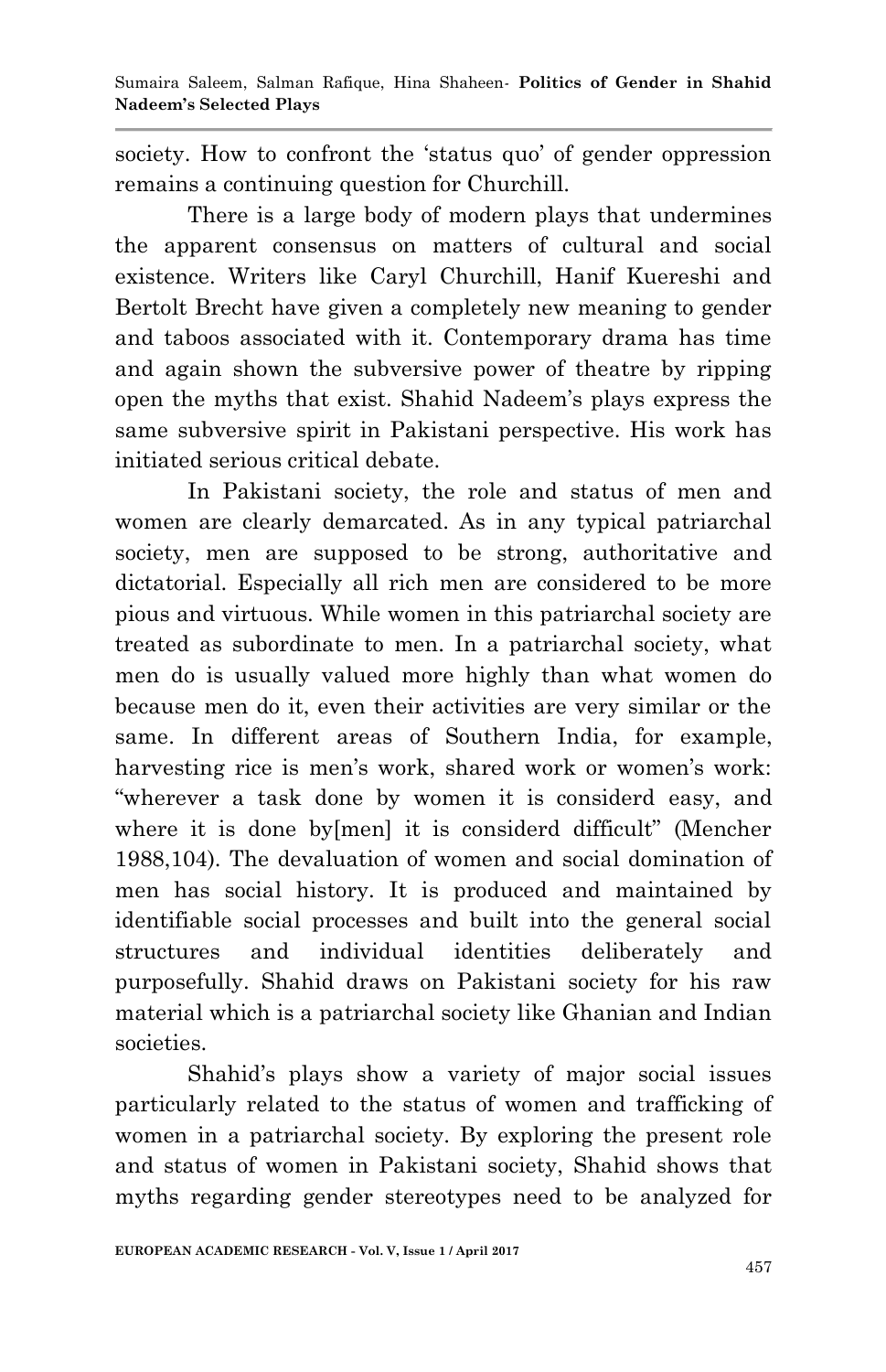Sumaira Saleem, Salman Rafique, Hina Shaheen*-* **Politics of Gender in Shahid Nadeem's Selected Plays**

bringing social change. The research is divided in to four chapters.

First chapter will explain the gender disparity in Pakistani chauvinistic society in Shahid Nadeem's plays. Second chapter will show the existing gender role and status definition in Shahid"s plays and gender inequality in Pakistani society. Third chapter will elaborate the definition of myth according to Barthes" idea of mythologies. How myths are created? And how these myths aquire the status of certainity? Barthe's view is that myths are linguistic constructs which have no meaning, but when arbitrarily meanings given to them, they become meaningful. In the last chapter of the dissertation, subversion of myths regarding gender stereotypes will be discussed. How gender related myths can be deconstructed by using counter cultural theories and feminist criticism.

This research will have implications for the existing research trends in Pakistan. Much of the recent research in the field of gender studies and woman studies has initiated discourses concerning the role of woman in Pakistan. It will attempt to identify the modes and means in which gender status and role is stereotyped in Shahid Nadeem"s selected plays. The research will show that gender related myths found in textual material can be de-constructed and subjected to subversion.

The study is delimited to the analysis of politics of gender in Shahid Nadeem"s selected plays, The Acquittal, Woman of Sorrow, Black is my Robe and Third Knock. The text will be analyzed by using theories related to counter-culture and modern feminist criticism. The text will also be analyzed by using the idea of mythologies by Roland Barthes. After content analysis, findings will be discussed for conclusion.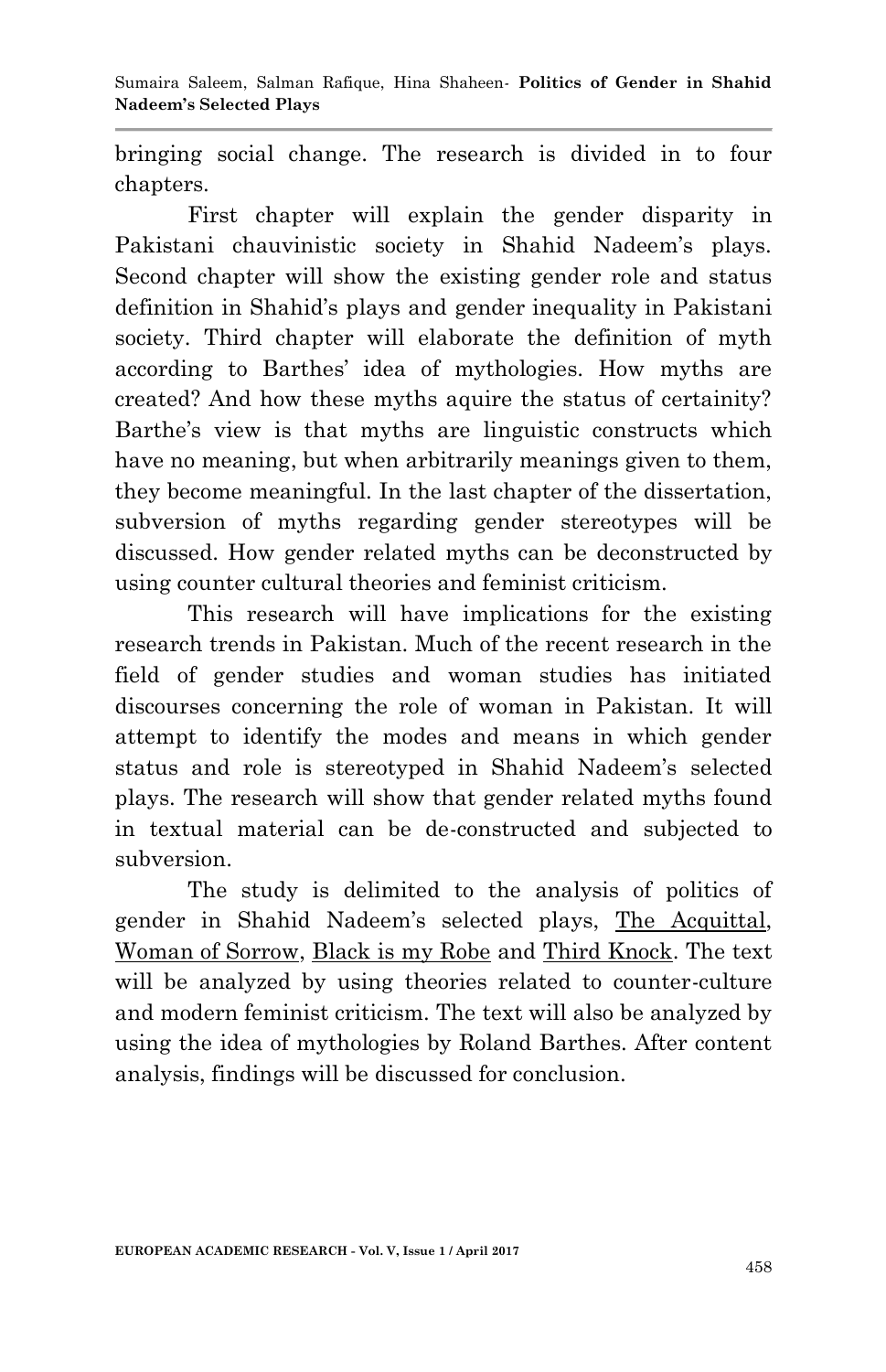Sumaira Saleem, Salman Rafique, Hina Shaheen*-* **Politics of Gender in Shahid Nadeem's Selected Plays**

## **GENDER DISPARITY IN MALE CHAUVINISTIC SOCIETY**

Indo-Pak region is one of the patriarchal constituencies of the world where male members of the society are considered the supreme authority. A patriarchal society consists of a male dominated power structure. Men in patriarchal society are the decision-makers and hold positions of power and prestige. Everything is organized and run by men. In patriarchal society, the role of men and women are clearly demarcated, typically the attitude of men is considered to be dominant. Other trends in male behavior, include strength of will, dominance, forcing others to back down, not needing to explain themselves, assuming superiority over others (race, sex, outlook).

Moreover, in male chauvinistic society, people prefer to have sons instead of daughters in marital childbearing process as necessary survival strategy for the maintenance of lineage, property and the continuation of the (male-headed) family household. Implicit within this, of course, is the understanding that girls and women do not offer the same qualities or social positioning that men do in securing these goals. In clearly male dominated and rigidly sex stratified societies, the women's role is powerless, reserved, and subservient. While describing female power, autonomy and demographic change in the third world in a book, Women's Roles and Population Trends in the Third World edited by Richard Aner, Mayra Buvinic and Nadia H. Youssef, female role and status is defined as,

> In those developing societies which are rigidly sex stratified and patriarchal and patrilineal, a secure basis for women"s power is derived from their ability to have children, especially sons. In fact, reproduction is the only power bases that women in all social classes and marital relationships can more or less control. Hence, they have no motivation to limit the number of children they bear until they have at least two or three sons to consolidate their position in the household (Caldwell, 1976; Okonjo, 1978a) (p 119-120).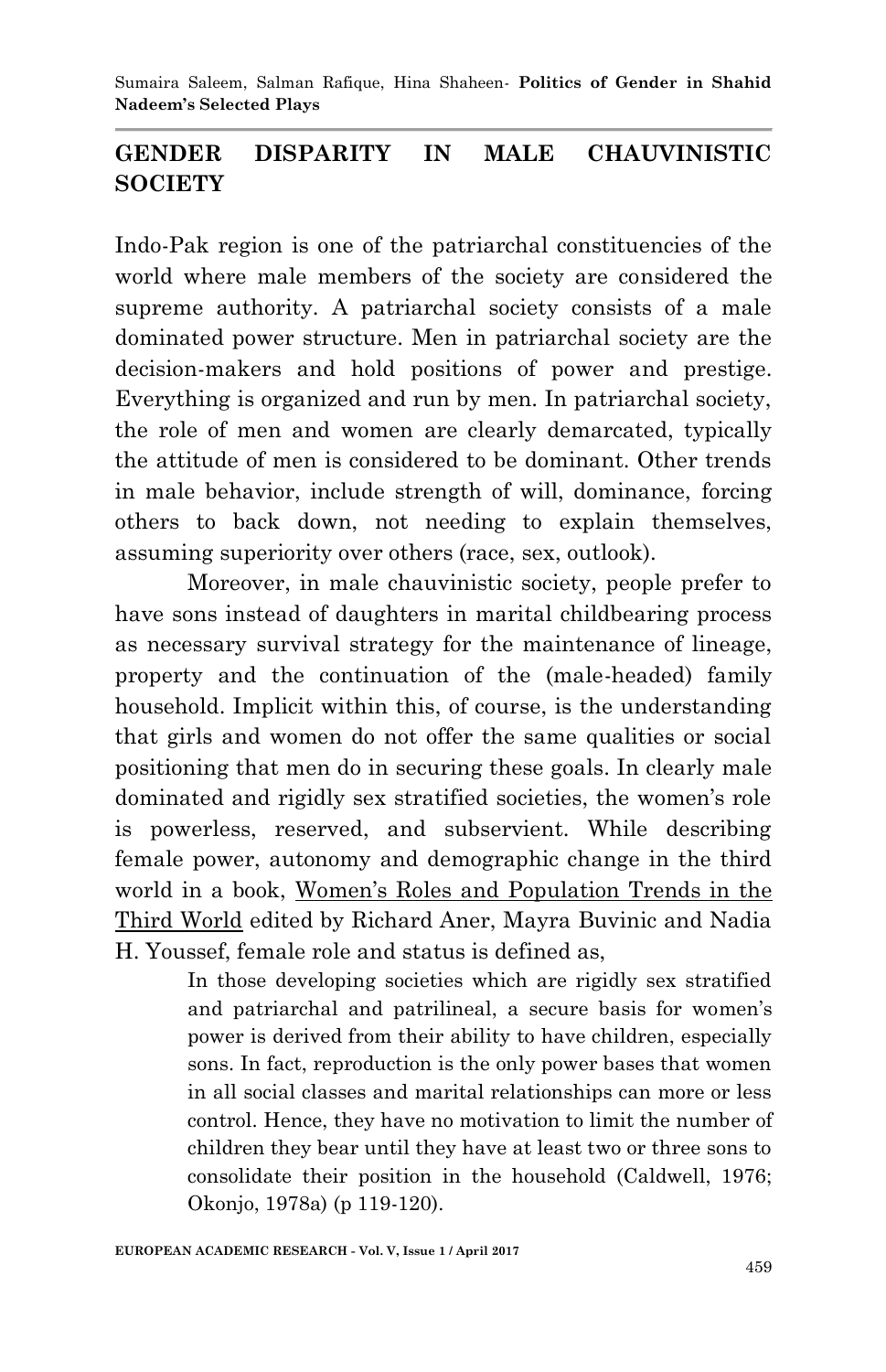In Shahid"s play, Black is My Robe, Sundri is a charater who acts like a dependent and obedient wife.

Gender relations and roles in Pakistan are assigned to and used differently by men and women. For their fortification and decorum, women are expected to live under the constraints of purdah, most obvious in veiling. By separating women from the activities of men, both physically and symbolically, purdah creates difference between men and women spheres. Most women spend most of their lives within their homes and go out only for solemn and approved reasons. Outside the home, social life generally revolves around the activities of men.

The role of woman is quite general in patriarchal society like India, Bangladesh, Pakistan and South Africa etc. In a book, Muslim Women in India, Political & Private Realities: 1890-1980s by Shahida Lateef, It is mentioned that purdah is an extreme form of sex role differentiation. She encodes Papanek's views about wearing purdah,

> "Family structures, bolstered by socio-religious customs, help to maintain hierarchy and authority within the family. For all women, Hindu or Muslim, seculation was a method of exercising this control. And the ability of a family to keep its women in purdah is directly related to its socio-economic status, i.e., where the family is not dependent on the woman's earning capacity. Status of families and communities is, therefore, linked to their ability to protect their women through purdah (p 133-134).

As far as the empowerment of women is concerned, in some cases, women possess power or they think theirselves powerful when they give birth to a male child, or the amount of articles she brings with her in her dowry.

As in Nadeem"s Black is my Robe, Wassaya always supports Sohni when both his wives Sohni and Sundri fight. Because she brought an ox in her dowry and the other factor is, Sundri is unable to bear a son. There are different factors which impact women's status in the family and community, such as,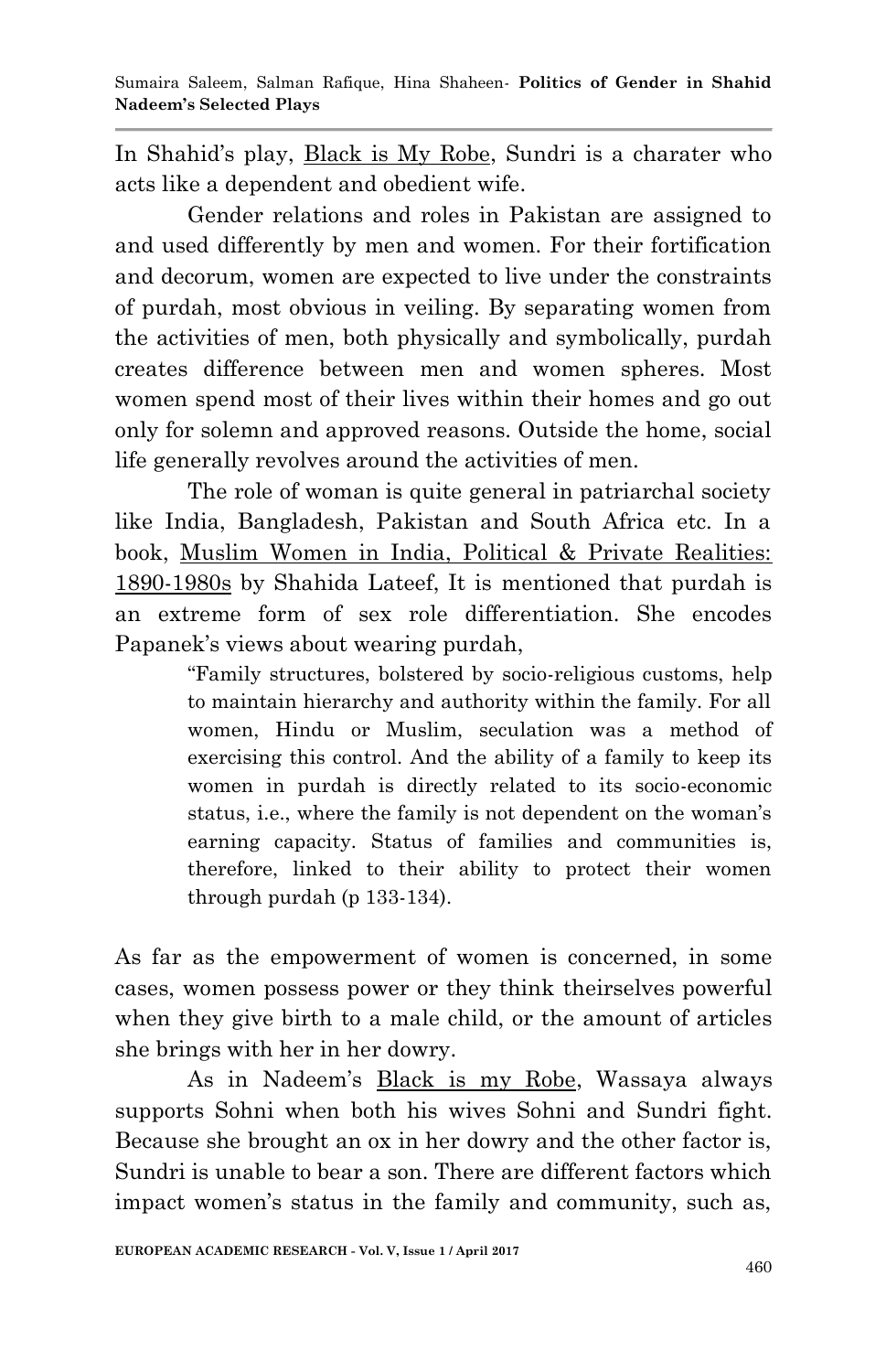age, experiences, giving birth to a male child, that change women's status in the family to more power wielding positions.

## **ROLE AND STATUS OF WOMEN IN SHAHID NADEEM'S PLAYS**

Nadeem"s plays show different female roles of Pakistani society. These characters prove that because of patriarchal traditions, social norms and stereotypes, women in Pakistan face greater challenges in living their lives. In advanced civilsation, women and men work equally in building a balanced society. But in patriarchal society, the deep rooted discriminatory sociocultural traditions are embedded.

In Shahid Nadeem"s play The Acquittal, Jamila, a young aggressive girl, married to an old man, raises her voice to speak against unjust and brutal social orders present in Pakistani society. Without knowing her wish, her father fixed her marriage with old Fazal Din. In scene 6 she says:

> I wasn't even fourteen when my parents arranged my marriage with Fazal Din. He must have been just a few years younger than my father. When I first saw him on the day of my wedding I just burst out crying and didn"t stop crying until I left my parent's house. Everyone said the poor girl wept so much because she was leaving her home (p 68).

Women after their marriages even have no liberty and power. Before marriage, they are bound to obey their parents and brothers and after marriages they follow their husband"s orders and live subsurviently. In scene 8, Jamila says very angrily that:

> No man can understand what we women have to suffer, what we have to take from men from the time we are born to the time we die. (Angrily) If I had an axe, I would slaughter them one by one. (Her actions indicate murderous intent) I would first strike at the father who never thought I was as good as his sons and forced me to marry the old man; then I"d strike at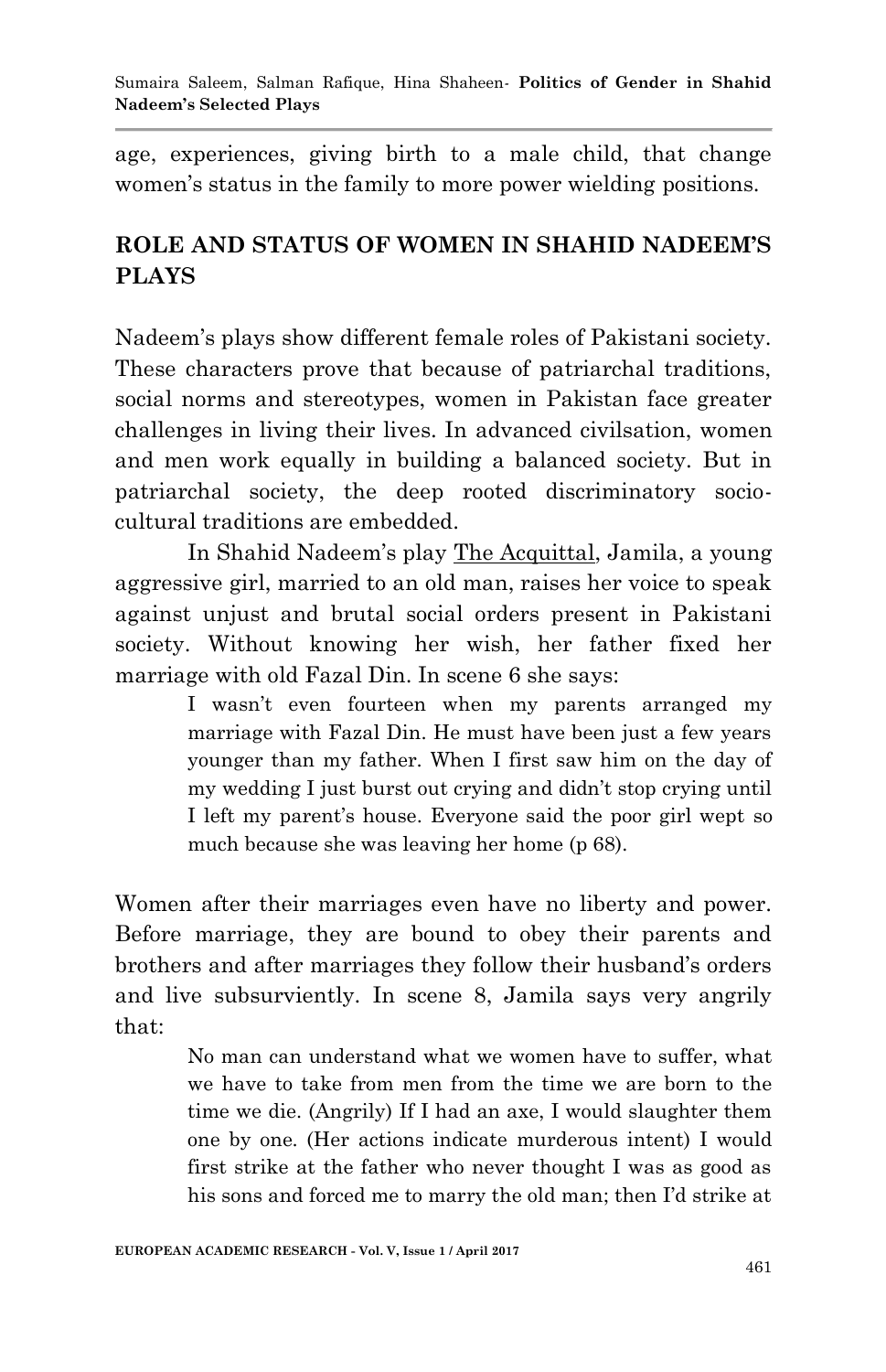my brother who cared only for his honour and never for my happiness", (p 74).

In Nadeem"s plays, it is presented that in Pakistani society, women are treated as chattel, 'given' or 'acquired' through arranged marriages, to spend their lives in the service of a male dominated social system. The wide range of characters presented in Nadeem"s dramas, are traditional hierarchies based on class position, and gender role.

His play, Black is My Robe, is a story of a villager who gets second marriage for the sake of an Ox as a dowry. When his Ox died, he exchanged his spare wife for an Ox. This story of Shahid"s play shows that in Pakistani society, women are given the same status as animal. Sundri"s husband has just married to another woman for getting an Ox in dowry. After getting married to Sohni, Wasaya gives no importance to his first wife Sundri. He always scolds her and when his both wives start fighting with each other; Wasaya always gives favor to Sohni because Sohni makes Wasaya wealthy by bringing Ox in her dowry. He always jeers at Sundri, like he says, Wasaya: Sundri, it is very bad. Don't break her heart (p 164).

As a suppressed character, Sundri has no right to take any decision, to speak against her husband"s second wife. At one place, she says:

> "And what about my heart? Haven't you broken it into pieces? You are disgusting. Even poor Ditta is better than you. Look how he is mourning his dead wife? But you are trying to kill your living wife" (p 164).

Sundri is his barren wife that is why she couldn"t stop her husband from second marriage. Even she has no permission to express her feelings and love for her husband. In scene6, she says:

> Food! Ask your beloved wife to feed you. Forget the bread cooked by me. I have served you enough. I have massaged you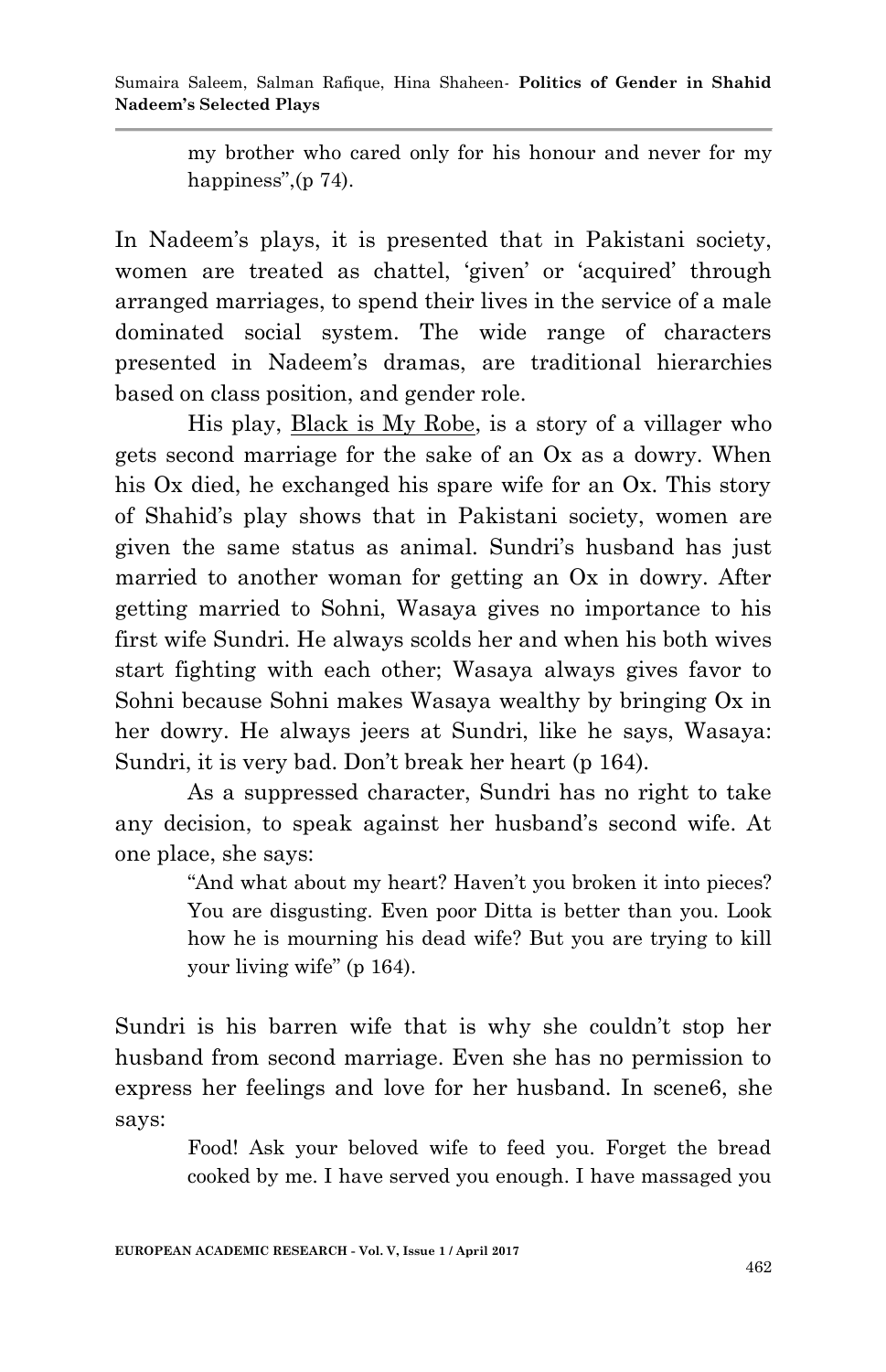all night, fed you with my hands. And what did I get in return? You brought in another woman to me (p 167).

Wasaya doesn"t bother her feelings whatever she says and just order her in aggressive mood, "Shut up and give me food" (p 167).

Soon after, Sohni's Ox dies and Wasaya's business collapses leaving him in utter despondency and the maasi, who arranges marriages in the village, gives him an idea to exchange his wife with Ditta's Ox. When Sundri comes to know that she is going to be exchanged with an Ox that she is the price or alternate of an Ox, she avows:

> May God's curse be upon all of you. You are so unashamed. Are not we women human? Don"t we have any right? You are exchanging me with an Ox. You don't have any moral. You first humiliated me by bringing a second wife and forced me to serve her Ox. Now you are selling me to that crazy man, just to get his ox. May God destroy you. May He punish you severely (p 169).

This is how women are treated as commodity leaving them with no choice and option other than bewailing. Such cases are typical in heavily populated and feudal provinces of Pakistan, particularly in Sindh and Punjab. Social norms about family honour are damaged by a woman getting divorced, particularly at her own behest but nothing is damaged if she is bartered with an ox.

Ironically, Nadeem shows in his plays that in Pakistani society, women are mere objects of beauty, meant to produce babies, maintaining their houses and obeying their husband"s unfair orders. They are the first to wake up and the last to sleep.

A number of researches highlight some specific forms of violence – physical, mental, emotional and psychological that women experience in Pakistani social context. The violence against women includes, among other manifestation, abusive or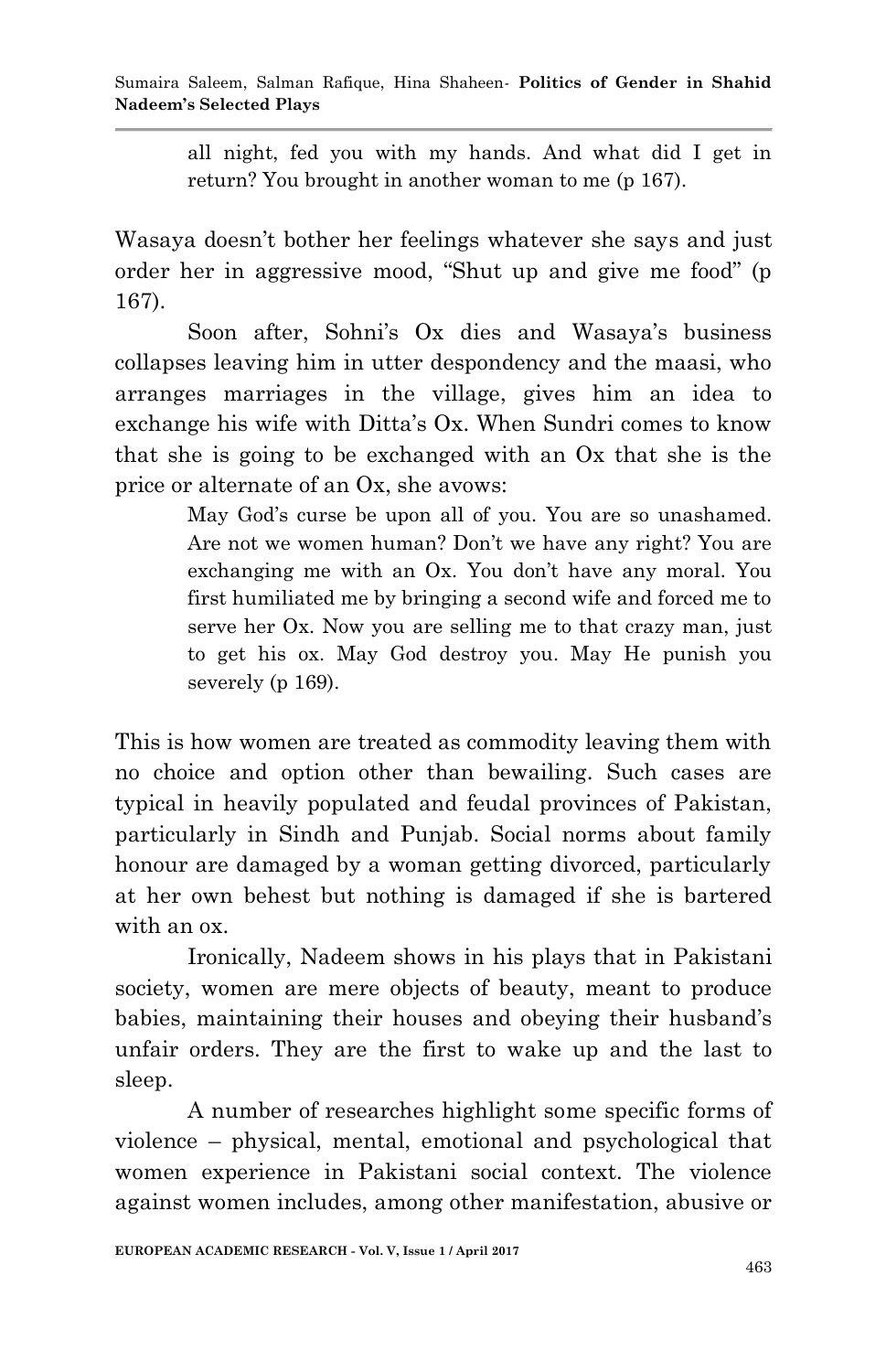offensive language, sexual harassment, physical abuse, sexual abuse, stripping, mutilation, forced prostitution, rape, incest and murder. It also includes denial and violation of their basic human rights to life, security, liberty and choice in the form of child marriage, forced marriage, denial of the right to marriage by choice, forced confinement and so on. The character of Jamila presented in The Acquittal, faces the same situation when her father forces her to get married to a person who is of his own age.

Similarly, Nadeem highlights the practice of rape, sexual and physical abuse through the character of Maryam in the play The Acquittal, scene IV, when Jamila tells Zahida about the pregnancy of Mariyam:

> Zahida (in surprise): Really? Why hasn't she been released as yet then? I"ll talk to…

> Jamila (interrupting her): Who will have her released? This poor woman has no one. No one knows who she is or where she's from, where she's going, and now the jail administration won"t release her.

Zahida: Why?

Jamila (going up to Marium she lifts her covering from her stomach): Because of this. Unless this is decided, she won"t be released.

Zahida (she still doesn't understand): But why?

Jamila: Oh, memsahib, you don"t understand anything easily, do you? How can they let her go out of here with thish stomach? This is a testimony to their dastardly actions.

Zahida: So…this means that…

Jamila: It means that until the baby is born, she will stay here.

Zahida: Who is the child's father? Which one is the bastard?

Jamila (laugh and addresses Marium): tell her, girl, who is the father?

Marium laughs, Jannat stares at her angrily.

Marium (in an experienced voice): Warder Karam Dad…no, the man from the hospital…no, I think Superintendent Aslam…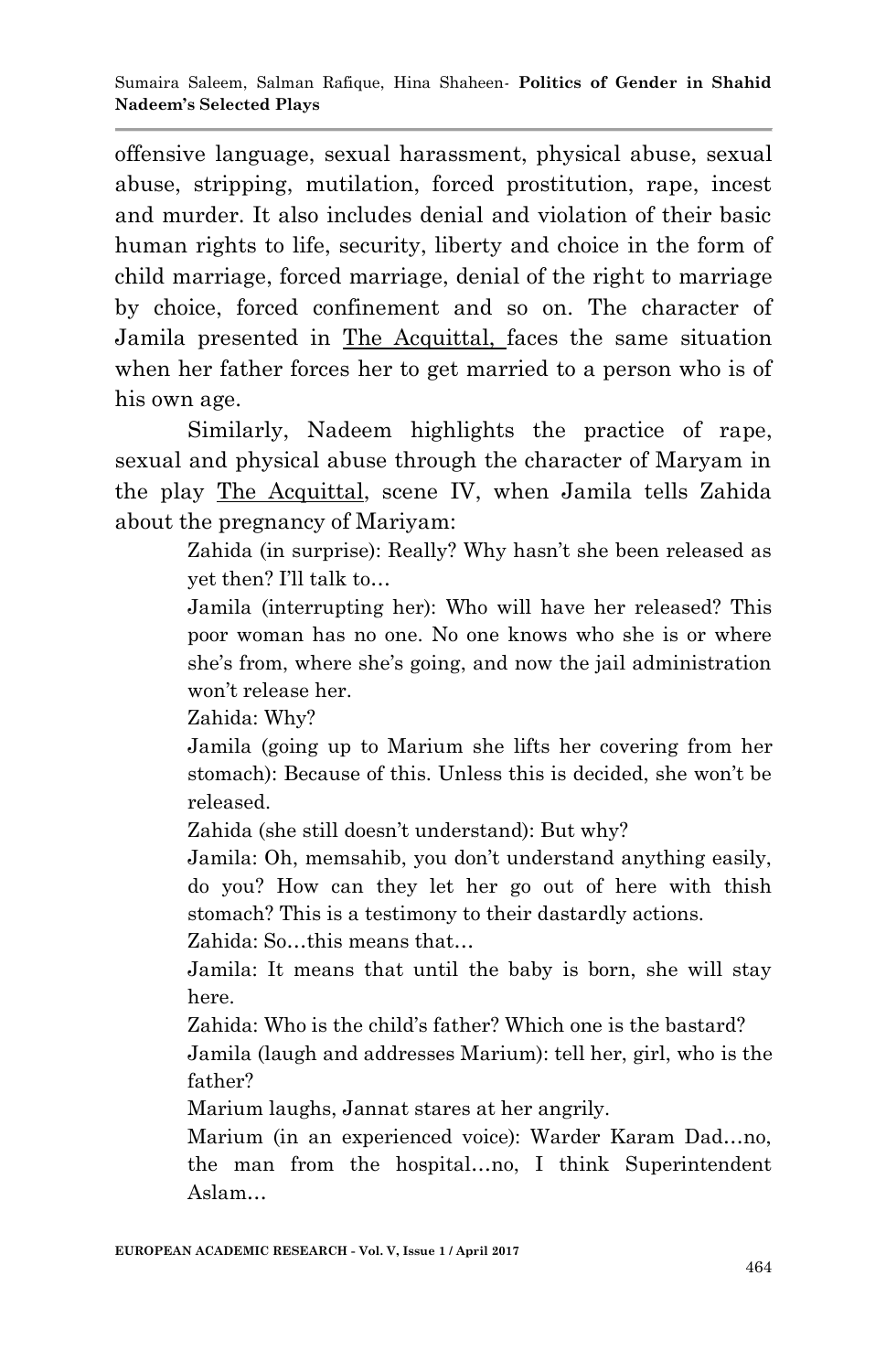Jamila: All the officers of the jail are its fathers…people can"t find one father and this fortunate one has no dearth of them. Do you understand Jehda [Zahida] Begum?

The study tries to keep a benchmark of both the formal and substantive concept of equality analyzing Shahid Nadeem's plays.

## **SUPERSTITIONS AND MYTHS**

Myth makes particular signs appear natural, eternal, absolute, or frozen. It thus transforms history into nature. Its function is to freeze or arrest language. Barthes does not believe that myth is necessary. Roland Barthes in his book Mythologies describes that how myths are shaped and reshaped. He states that:

> Myth is a type of speech. Of course, it is not any type: language needs special conditions in order to become myth: we shall see them in a minute. But what must be firmly established at the start is that myth is system of communication, that it is a message. This allows one to perceive that myth cannot possibly an object, a concept, or an idea; it is a mode signification, a form (p 107).

His social constructivism is also partial. He believes there are things, with specific attributes, separate from their mythical constructions so does Shahid Nadeem. The plays by Shahid Nadeem depict the false and foisted tradition with mythical treatment. At first stage, he highlights these practices and then provides the solutions to eliminate or to mould them towards a new direction.

## **DECONSTRUCTION OF MYTHS**

Myths can be deconstructed the way they are constructed. If Shahid Nadeem highlights the aspects of constructed myths of society in his plays related to gender issues on one hand, and he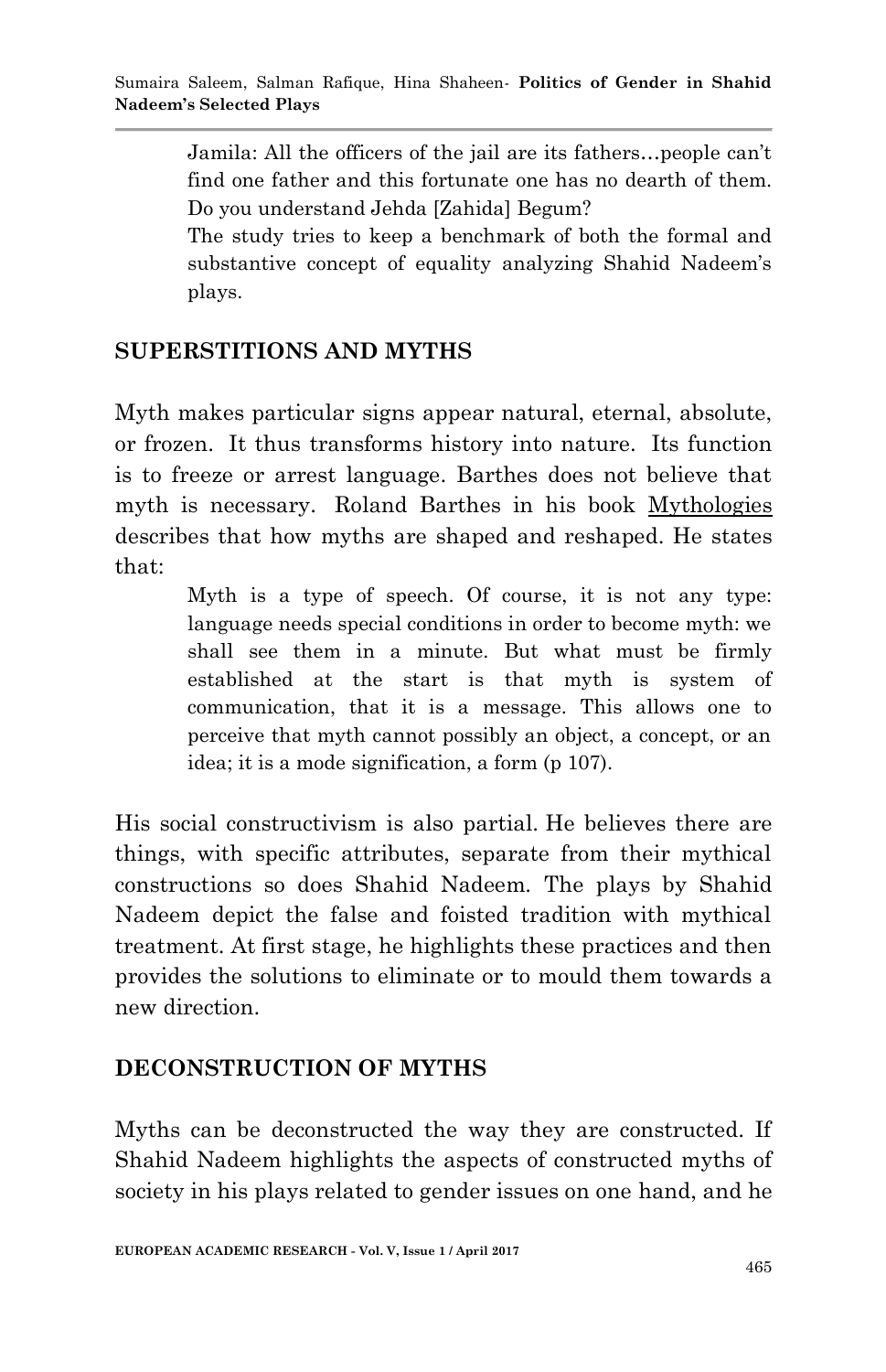also presented different ways to deconstruct or reconstruct on the other. Since the ultimate decisions regarding the fate of those people rest with such false pirs, but somehow Nadeem tries to beware them, sets foundation of new myths or mould them through his vast range of characters. In Black is My Robe when Wasaya exchanged his wife with Ditta's ox and so are the cases with such regions of Male patriarchal societies, especially in Pakistan and India. But as far as the deconstruction of these old myths is concerned, Opra, the stranger, plays a very positive role to lead them to a new direction, to a new beginning. From the opening scene of the play till the end, Opra tries to deconstruct the old misconceptions of people which have eventually become myths. . In scene V, he, conversing with Sundri, asks her to reject the old belief what people have in the false Pir:

> Opra: Not the patron but the plunderer. Tell me, have you ever benefited from his blessings? You never got the child in spite of all the blessings.

Sundri: That was my misfortune

Opra: That is the point. If he fails, you blame yourself. If something happens, you credit him.

Nadeem has tried to highlight that things go stray when they are not properly treated. So does Jamila when she was married with a person of her father's age. In scene VIII, Nadeem, through the character of Zahida who is an activist, shows the light of hope and he also escalates the attitude of other agencies like media, politicians, lawyers etc. She states: Zahida: it is injustice, Jamila, that is why women have to get

together and start a movement and they must also get the men to join them. Now look, we have lawyers on our side, politicians, journalists – we are not alone.  $(p 74)$ 

The concept of Shahid Nadeem is no different from that of Roland Barthes in shaping or reshaping of myths. He, like him, presents the old traditional, customary shaped myths and then presents the signifiers to reshape them. He serves as changer of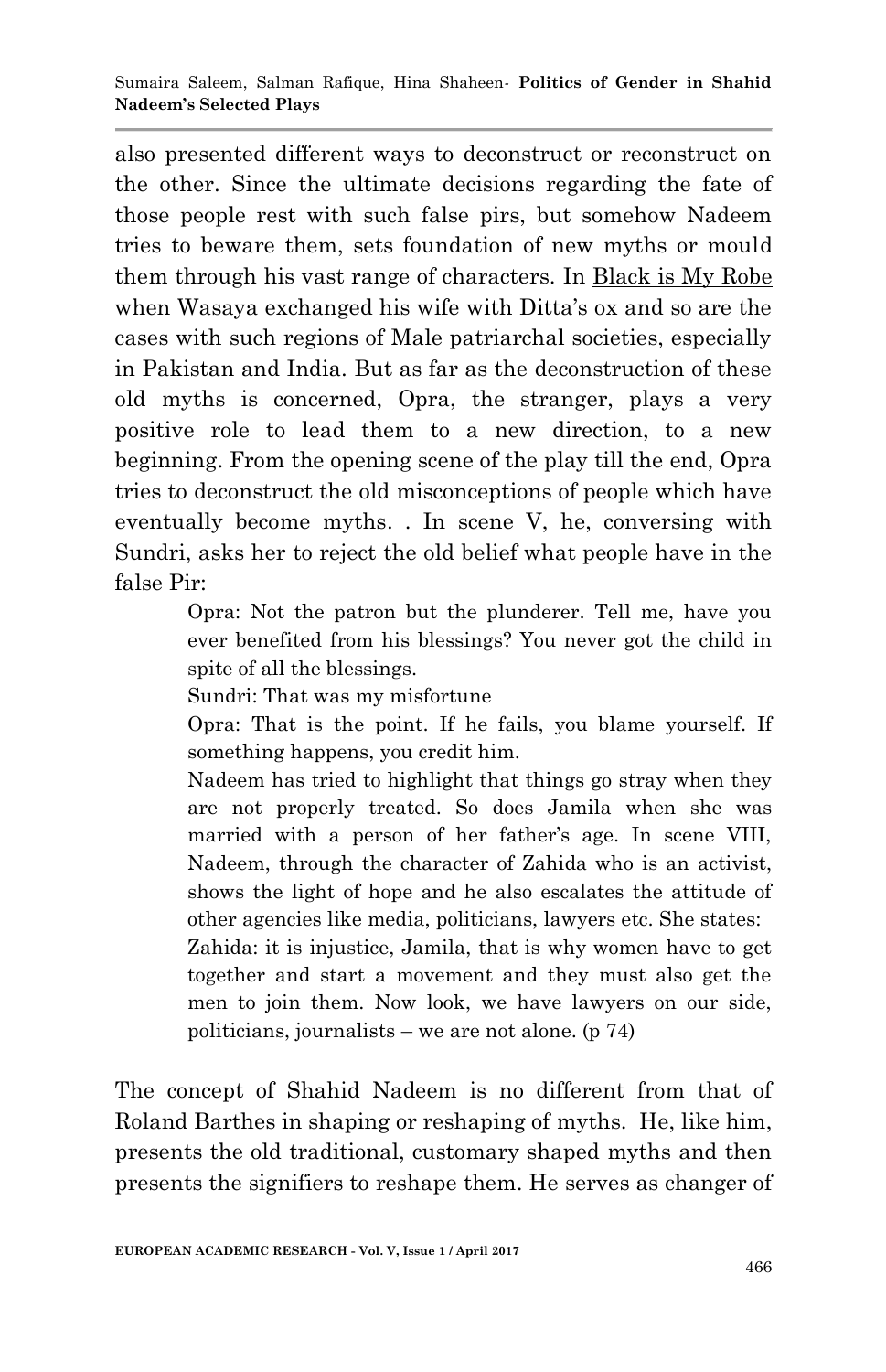shift from traditional to modern, from conventional to exotic and from old to new.

## **CONCLUSION**

The study has tried to analyse the concept of Shahid Nadeem what he has presented in his plays through vast range of his characters. The researcher has found out from Selected Plays that male members of the society are having almost all the powers in society and they are even considered more virtuous because of the title they own. Pir, in the play Black is my Robe, possesses greater power and respect over others, even though he is a manipulator and a sexual abuser. Male members of the society, from a broader or narrower level, possess more power over women. Wassaya, in the play Black is my Robe, is the only authoritative person at his home. He bartered his wife with an ox because ox was more beneficial than the infertile wife. The researcher has dug up that Pakistani society is a male dominant society by the presentation of male characters from Shahid Nadeem"s selected plays.

It is evident that social change is necessary for the development of Pakistani society which cannot be possible with the presence of gender inequality. Shahid Nadeem has also enforced to eliminate gender discrimination by deconstructing the old traditions or false myths related to women"s role. The researcher has analysed that the role and status of men and women in Pakistani society is clearly demarcated in Shahid Nadeem"s selected plays. Pakistani society has specified stereotyped role for men and women and society only accepts those who act according to the said stereotyped attitude. The researcher has concluded that the myths have no meaning and they are self-generated on the basis of our false beliefs. They can be deconstructed or appropriated the way they are generated. Shahid Nadeem also tries to deconstruct or appropriate those myths which create gender inequality in